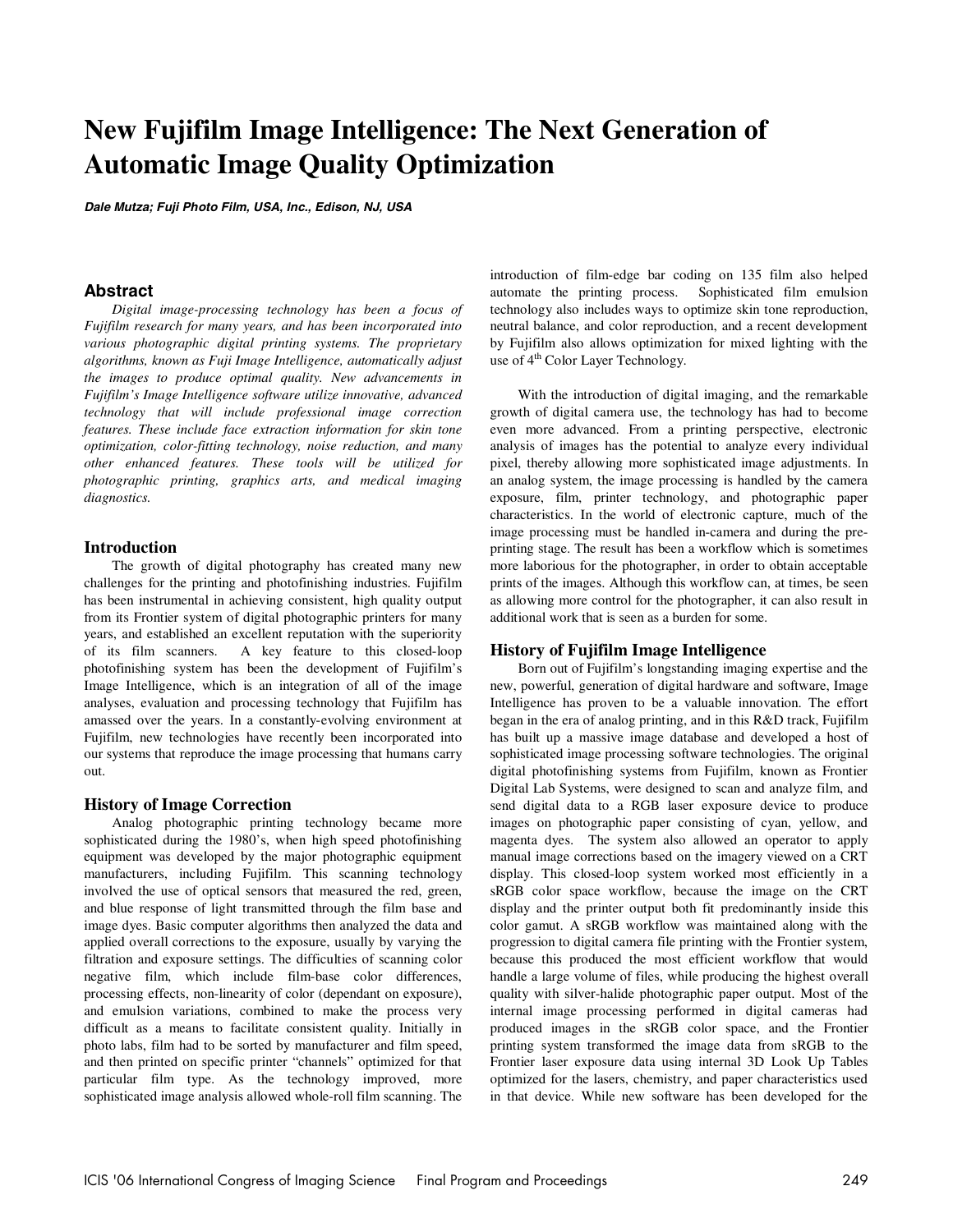Fujifilm Frontier professional environment to work in a more sophisticated environment that utilizes a color-managed workflow (based on the color profile system developed by the International Color Consortium, or ICC), involving conversion from various image file color spaces to the device output space of the Frontier printer; this has not negated the requirement for optimizing image data in order to produce a large first-run, high-quality, output system. Therefore Fujifilm has continued to advance the development of Image Intelligence technology to provide a highspeed, high-quality, solution. Fujfilm Software, located in Silicon Valley in the U.S. (created in 1997 to conduct R&D work in the digital imaging field), developed core technology that is used for equipment used in the digital imaging business. This technology development, along with researchers in various divisions at Fujifilm headquarters in Japan, helped to spur the development of the latest version of Image Intelligence.

## **Features of New Fujifilm Image Intelligence**

 The latest Image Intelligence uses technology such as face extraction information and scene identification, to not only optimize the image as the photographer intended, but also provide consistency between frames of similar scenes, which has always been difficult to produce. When determining overall quality of pictures that include people as the subject, skin tone accuracy is the dominant factor that is generally used as a reference. If the color rendition, density, smoothness, detail, and sharpness of skin tone are not correct (as seen by the viewer), the image is perceived to be inferior. It is for this reason that Fujifilm emphasizes facial feature detection as a basis for image correction in the new generation of Image Intelligence. Integrated with other advanced features, such as Hypertone, Hyper-sharpness with grain control, and noise reduction, this technology is a state-of-the-art advancement in consumer and professional imaging, as well as medical imaging and graphics arts.

In photographic digital imaging, Fujifilm Image Intelligence utilizes two sets of software technologies, including Scene Analysis Algorithms, which analyze shooting conditions in addition to the subject, and Image Expression Algorithms, providing further corrections to the analyzed scene. Image Intelligence uses the power of processing software that draws on a large image reference database that Fujifilm scientists have amassed over the years. This library represents nearly every conceivable photographic setting, angle and situation. By using this library, engineers can accurately determine photographers' objectives, appraise lighting conditions, and build corrective measures into the software.

The Scene Analysis Algorithms automatically analyze photographic conditions such as light source, exposure, and lighting direction, in addition to the subject, by using facial detection. Based on this analytical data, in conjunction with the image database, the best method for adjusting the skin and scene areas is determined. DCR (Hypertone) technology optimizes density in any part of the image to achieve density transitions that are more naturally perceived, while at the same time realizing the maximum amount of detail and tonal range. The image is also corrected for white balance and neutrality by the use of light source recognition.

Image Expression Algorithms use the results from scene analysis to provide optimal adjustments to the face and other skin tone areas. Approximately 80% of consumer images consist of subjects containing people. Fujifilm has found that when a facial area can be recognized in an image, the correlation coefficient between the face density and target density is over 0.9, which means that the performance of the density correction becomes significantly better once the facial area can be recognized. The facial information can also be used for color correction and tone adjustments.

Many additional components are used in the new Image Intelligence software, which will provide customizable preference settings for the user. Some of the components that make up these critical analyses areas are described in Table 1.

**Table 1** : Sample of new Fujifilm Image Intelligence Features

| Color<br>Correction                | Correction is optimized using facial<br>extraction information and scene<br>identification. Scene consistency from<br>image to image has also been improved.                                                                |
|------------------------------------|-----------------------------------------------------------------------------------------------------------------------------------------------------------------------------------------------------------------------------|
| Density<br>Correction              | Overall density correction performance has<br>been improved by the use of facial<br>extraction information.                                                                                                                 |
| Contrast                           | Contrast performance has been improved<br>for overexposed images, and skin tone<br>contrast is lessened for smoother and more<br>natural appearance.                                                                        |
| Hypertone                          | Dynamic Range Control is used to optimize<br>tonality and image detail, and skin tone<br>areas are separated from other areas.<br>Compression options are given to the user<br>for more control and setting of preferences. |
| Hyper<br>Sharpness                 | These algorithms help to improve the edge<br>sharpness of the image while also helping to<br>eliminate colored grains that tend to soften<br>an image.                                                                      |
| Gradation<br>Adjust                | Designed to give the best possible<br>improvement in the highlights and shadows.                                                                                                                                            |
| Full Auto<br>Red Eye<br>Correction | Automatically detects if there is red eye<br>flash effect in the eyes of a face, and<br>eliminates it.                                                                                                                      |
| <b>USM</b>                         | Use and strength adjustment of Un-Sharp<br>Masking is available, and has been<br>improved.                                                                                                                                  |
| <b>Bright Mode</b>                 | The color saturation of primary colors can<br>be increased or decreased without affecting<br>the saturation of neutral colors or skin tones.                                                                                |
| <b>Noise</b><br>Reduction          | Dramatically helps to reduce image file<br>noise and smoothes skin tone.                                                                                                                                                    |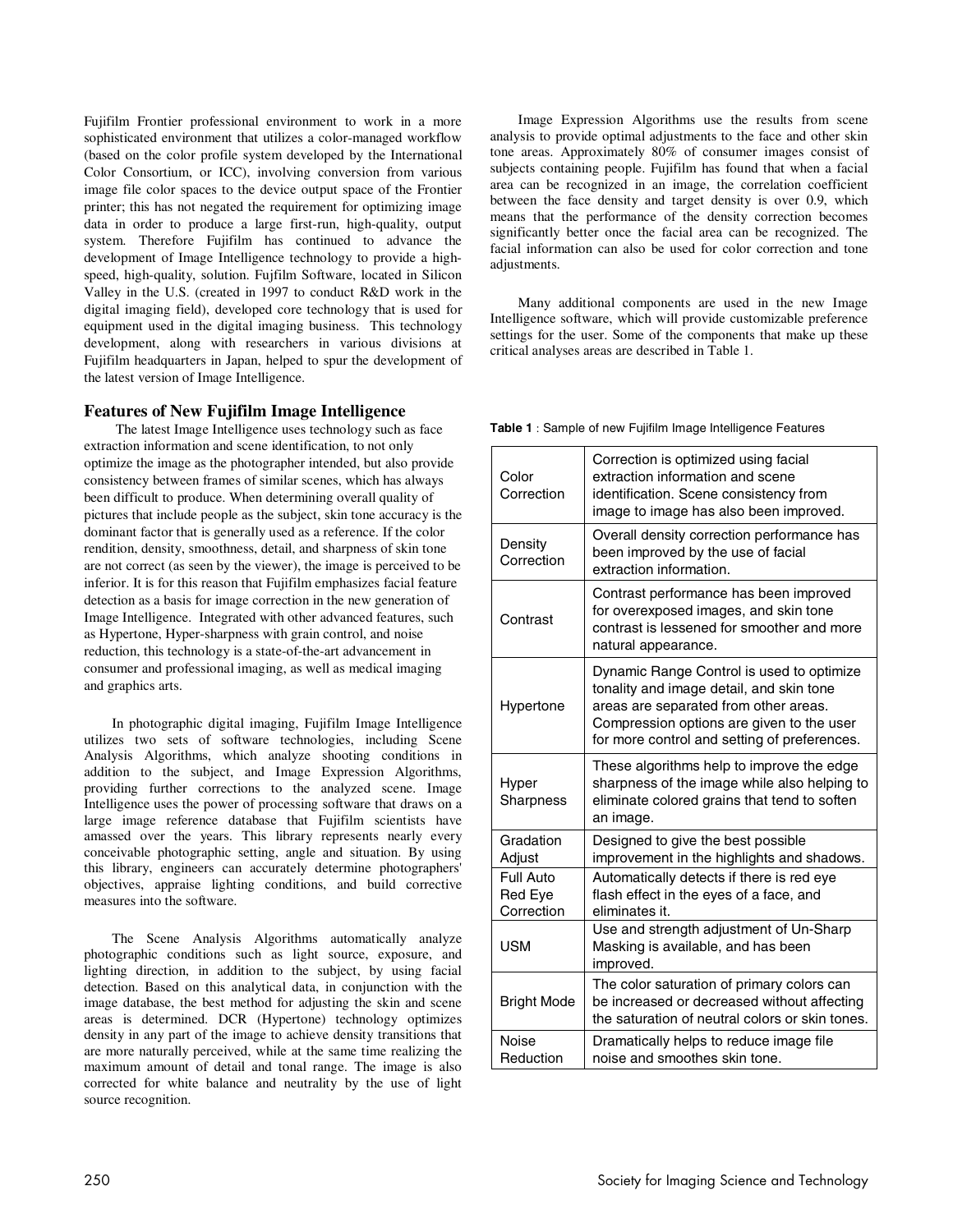For photofinishing applications, these key components are integrated into Fujifilm's image server software, and will be customizable to provide optimal correction for a particular application. For the professional version of the software, many custom channels can be set up that can then be chosen in the workflow, and can also be used in conjunction with ICC compliant functions such as soft proofing and output rendering. The most effective advancements in the new Fujifilm Image Intelligence include automatic color balance techniques based on determining the original light source, color representation design, facial detection in the image, selective color saturation without affecting skin tones, and sharpening improvements.

 The technique of color correction for digital camera images is best performed by presuming the color temperature of the images, rather than doing light source recognition directly. In the new Fujifilm Image Intelligence, this is accomplished by detecting the gray pixel element and skin color element separately. There are several assumptions applied, including the fact that the light source is uniform, and that the color of the light source is located near the blackbody locus. The best determination of a scene's color temperature can be determined by extracting the minimal values of the absolute color temperature differences of gray and skin color. Linear programming methods can then be used to calculate the vectors for corrections. Color adaptation correction must also be recognized; this is the result of human color perception changing when the spectrum distribution changes. This calculation, shown in Fig. 1 as vector  $\beta$ , determines the amount of correction for the light source.

#### **Fig. 1** Color Temperature Adjustment for Digital Images



Color representation for digital images is a two-stage process. Gray color representation is determined by the use of a 1D-LUT (Look Up Table). Here the tone curves of the original digital image, the design of the printer tone and the tone preference in the digital file are taken into account. Image processing for color representation is performed by the use of a 3D-LUT. Along with the image processing, preferences for optimum color reproduction are also considered. These include the color representation for blue sky, decreasing the failure for highly saturated cyan / green, and luminosity of reds. Additionally, skin color preference is accounted for by using a preferred hue angle adjustment.





Facial detection technology used in the new Fujifilm Image Intelligence uses specific criterion for making the judgments. Once these determinations are made, the information can be used as part of the scene identification process, where factors such as direction, size and position of the face, light source, exposure, and background can be considered. The sophisticated algorithms also determine if it is a front-lit flash, back-lit, or normal scene type. Further analysis also considers correction stability in order to provide a consistent correction for similar images. Automatic correction of red-eye can also be provided as part of the process. Numerous facial features can be analyzed, including location of eyes and mouth to identify the person. It has been demonstrated that this technology can be used for other purposes, such as identifying faces in photo album software, allowing photos to be searched and sorted utilizing this data.